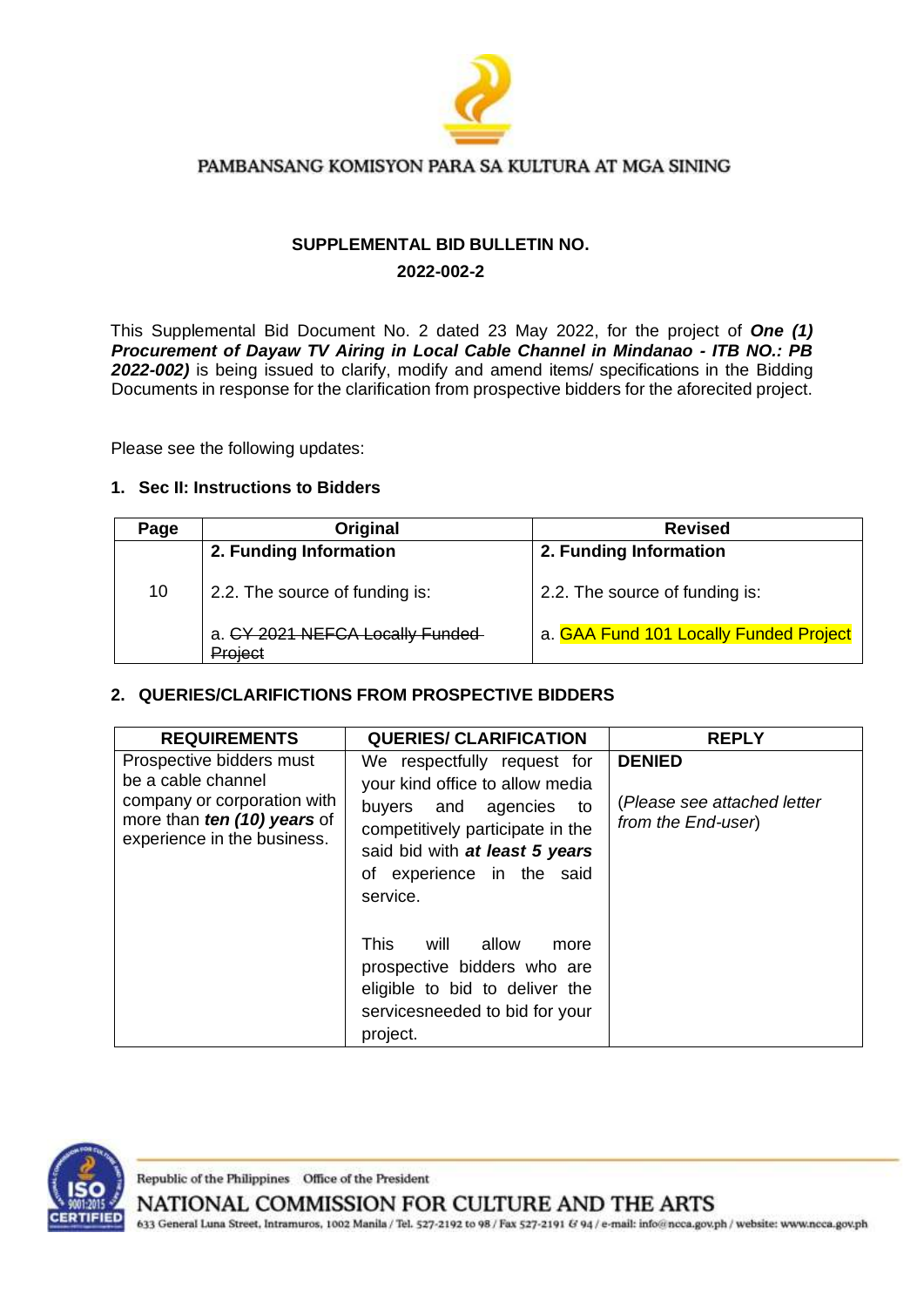This Supplemental Bid Bulletin including Annexes, if any, shall form part of the Bid Documents. Any provisions in the Bid Documents inconsistent herewith is hereby amended, modified and superseded accordingly.

For guidance and information of all concerned.

Interested bidders are advised to contact the BAC Secretariat through email address: bids@ncca.gov.ph and [procurementncca@gmail.com](mailto:bids@ncca.gov.ph%20and%20procurementncca@gmail.com) for the account details.

For further inquiries, you may coordinate with Ms. Aniel D. Apruebo, Bids and Awards Committee Secretary at Tel. No. 8527-2192 loc. 221. Please be guided accordingly.

Prepared by:

Noted:

eddapundo

**ANIEL D. APRUEBO** Secretary, Bids and Awards Committee

**MARICHU G. TELLANO** Chairperson, Bids and Awards Committee



Republic of the Philippines Office of the President NATIONAL COMMISSION FOR CULTURE AND THE ARTS

633 General Luna Street, Intramuros, 1002 Manila / Tel. 527-2192 to 98 / Fax 527-2191 & 94 / e-mail: info@ncca.gov.ph / website: www.ncca.gov.ph